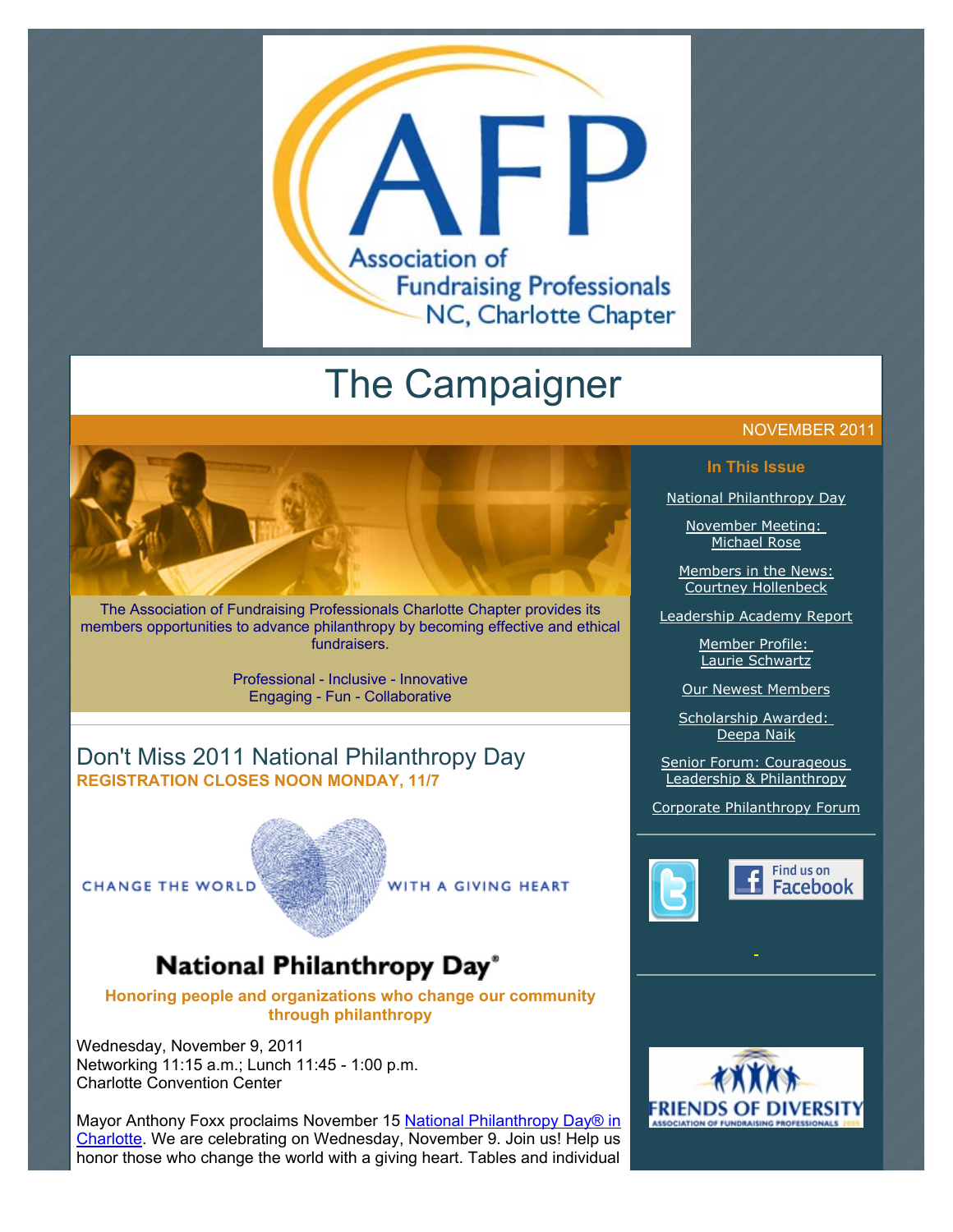tickets are on sale. Table sponsorship (seating for 8) is \$500. Individual registration is \$60. [To purchase click here.](http://afp-charlotte.org/rsvp_details.html?id=3284) For more information contact Stephanie at 704-887-0298 or [email Stephanie Stenglein.](mailto:sstenglein@csarts.org?)

#### HEART OF PLATINUM MEDIA SPONSOR



HEART OF GOLD SPONSOR **UNC CHARLOTTE** 

## November 16th Meeting **The Donor Relationship: Protocol and Ethics**



#### **Michael Rose, CFRE, President and CEO, Carolinas Healthcare Foundation The Donor Relationship: Protocol and Ethics**

Don't miss this extraordinary opportunity to learn from Michael Rose, President and CEO of Carolinas HealthCare Foundation, one of the most well-respected development professionals in the Charlotte Community.

Michael will review the ethical standards that guide non-

profit fundraising professionals, and share personal experiences that offer important lessons. Rose will also discuss the importance of etiquette and protocol in establishing rapport with individual donors and their advisors as well as other related issues including:

- Ethical Standards in Fundraising
- Donor Confidentiality
- Donor Competency

Cost: AFP Members \$25.00 - Guests \$40.00 [More Information or to Register](http://www.afp-charlotte.org/rsvp_details.html?id=3047)

## Members in the News

**Courtney Hollenbeck, 2011 National Philanthropy Day Outstanding Champion of Diversity awardee** was featured in a recent article in [SouthPark Magazine.](http://www.charlotteobserver.com/southparkmagazine/index.html)

Looking for a way to

#### **UPCOMING EVENTS**

November 9th [National Philanthropy Day](http://www.afp-charlotte.org/rsvp_details.html?id=3284) **Celebration** 

November 16th [Ethics Program: Michael Rose](http://www.afp-charlotte.org/rsvp_details.html?id=3047)

> December 6th [Senior Forum](http://www.afp-charlotte.org/rsvp_details.html?id=3334)

January 10, 2012 [New Professionals Affinity](http://www.afp-charlotte.org/rsvp_details.html?id=3379) Group

## **Corporate** Philanthropy Forum **November 7, 2011**

CPCC Harris Conference Center 8:30 am - 1:30 pm

FREE to Nonprofit Board Members and Executives 2 representatives total per organization

An educational and informative day of networking and direct dialogue with non profit partners and corporate funders - a way to better connect to programs, giving objectives, philanthropic perspectives. Limited capacity first 150 to respond will be guaranteed a seat. Featuring nationally known keynote speaker on corporate philanthropy **Curt Weeden. RSVP** 

#### **2011 Board of Directors**

#### EXECUTIVE COMMITTEE

**President Amy Tribble, CFRE** VP of Resource Development Arts and Science Council

> **President-Elect Katie Benston, CFRE** Chief Program Officer Care Ring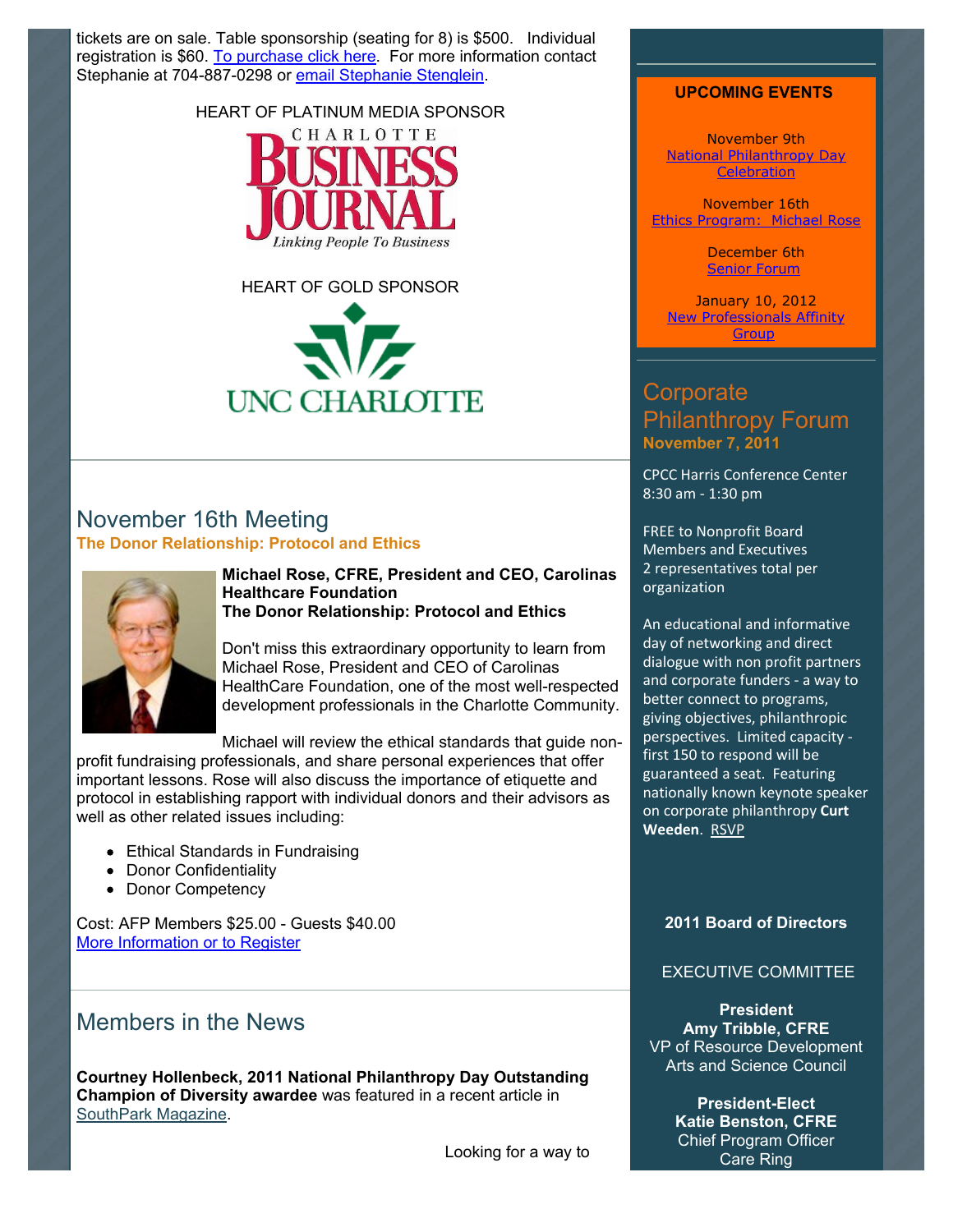

## Courtney Hollenbeck

keep her students engaged, Winterfield Elementary School teacher Courtney Hollenbeck brought in her violin to her secondgrade class to help illustrate the "science of sound." One of her students was so enchanted by the instrument she asked for lessons. Hollenbeck, who is also a Winterfield Youth Orchestra teacher, launched an

afterschool violin program in 2006, and has since taught more than 30 kids. Hollenbeck's efforts caught the attention of the Charlotte Chapter of the Association of Fundraising Professionals, which is honoring her with the Outstanding Champion of Diversity award during the 2011 National Philanthropy Day Awards. Read Article

## Leadership Academy

**Katie Benston and Patton McDowell attend AFP Leadership Academy**

In October, AFP Charlotte sent two representatives from the Chapter Board of Directors to AFP Leadership Academy, the annual gathering of AFP chapter leaders from around the world. The 2011 Leadership Academy was held in Montreal, Canada. Besides 2012 President Katie Benston and 2012 President-elect Patton McDowell, chapter members Doug Hartjes, John Joslin, and Ben Mohler, who participate in committees at the international level, also attended the Academy.

Much of the three-day Leadership Academy is spent learning about chapter leadership best practices, networking with chapter and international volunteers from across North America, and receiving information from AFP International (AFP IHQ) that we can put to use in our chapter. Katie and Patton will be sharing the best of these ideas with the Board during our annual planning retreat and throughout the year. The weekend also includes several meetings devoted to governance, such as electing district representatives to AFP IHQ committees.

Besides learning that in French-speaking Montreal, fundraising is known as "gestion philanthropique", we learned that:

- As a member of AFP, you are entitled to AFP pricing for educational events and programs at any AFP chapter throughout the world.
- You can now change your log in to the AFP site from your membership number to a login that may be easier for you to remember. (To change your log-in, once you've logged into www.afpnet.org, go to My AFP Profile up at the top of the page. In that section is a link called Password Change and you'll be able to change both the User ID and Password)
- $\bullet$  AFP voted to amend membership categories, which will be implemented in 2012.
- AFP introduced the Ethics Assessment Inventory, a new voluntary and confidential tool designed to help members assess their ethics in practice.
- AFP launched an online community for members called AFP P2P. Set up your profile and check it out.
- If you are interested, consider joining an AFP IHQ committee, to expand your involvement with AFP IHQ.

The 2012 AFP Leadership Academy will be held in October 2012 in Houston, TX. If

**Vice President, Membership Michelle Hamilton, CFRE** Chief Advancement Officer Crisis Assistance Ministry

Vice President, Programming **Sharon Harrington, JD, CFRE** Assistant VP of Institutional Advancement Johnson C. Smith University

**Vice President, Outreach Armen S. Boyajian** Director of Leadership Giving Catholic Diocese of Charlotte

**Secretary Kelly Lynn, CFRE** Director of Development & Community Engagement Charlotte Family Housing

**Treasurer Jennifer Sheely** Vice President Holy Angels Foundation, Inc.

**Past President. Community Board Training Doug Hartjes, CFRE**

**Member Events**

**Grace Lewis, CFRE** Regional Executive/Vice President of Fund **Development** Girls Scouts Carolinas Peaks to Piedemont

#### **Legislative**

**Joy Paige** VP for Instituional **Advancements** Johnson C. Smith University

**Affinity Groups Beth Fischer, JD, CFRE** Director of Principal Gifts UNC Charlotte

**Senior Forum & Job Opportunities Jenni Gaisbauer, CFRE** Senior Vice President of Development Levine Museum of the New **South** 

**NC Philanthropy Conference Jamie Hayes, CFRE**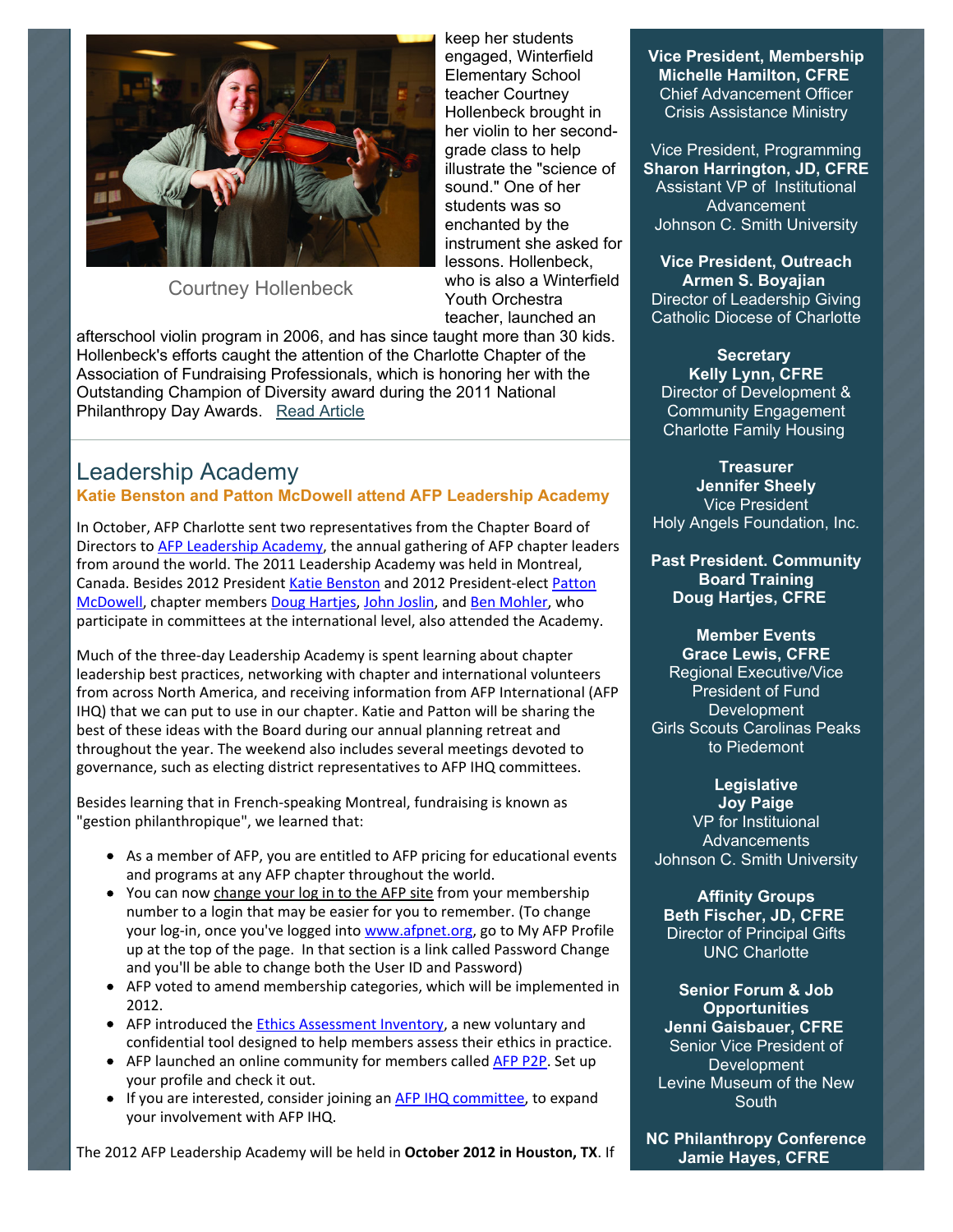you have any questions about Leadership Academy, please contact Katie Benston, 2011 President-elect.

## Member Profile [Laurie Schwartz](mailto:lschwartz@achildsplace.org)

#### Development Director [A Child's Place](http://www.achildsplace.org/)

#### Where were you born? How and when **did-you-end-up-in-Charlotte?**

I was born in Newnan, GA. My family moved to Charlotte from Fairfax, VA just two weeks before I started the first grade hack when South Park was a cow pasture ... because my father was starting a new job.

#### Why did you join AFP? How long have **you-been-a-professional-fundraiser?**

Joining AFP was one of the first things I did after coming to work at A Child's Place in December 2004. My prior career was



Laurie Schwartz

in television advertising. With 26 years in that profession I thought I knew pretty much everyone. Nothing could have been farther from the truth! Realizing my mistake pretty quickly, I joined AFP to begin networking and also started getting to know **Amy Tribble** (a friend of hers from college had been one of my advertising clients).

#### What has been the greatest benefit of membership for you?

Being the sole fundraiser at the agency when I started, it was really important to find resources I could go to, people with education and experience who were qualified and willing to help me understand my new field and adapt my skills. There are some pretty darned smart AFP members in case you hadn't noticed! They were there for me, providing invaluable information and context.

#### What would you say to others who are considering AFP membership?

At my very first meeting **Donna Meindt Mitchell** requested volunteers for the AFP Philanthropy Day committee. To help me connect more quickly I volunteered for that committee, serving on it a total of three years. My experiences on that committee and the talented fundraisers I met there made my first few years in a new career more valuable to my agency and the homeless children we serve.

## Our Newest Members **WELCOME**

**[Jenni Barker](mailto:jeabarker@gmail.com)** Annual Fund Manager Mint Museum of Art

**[Lauren Flanary](mailto:lauren.flanary@gmail.com)** Development &Marketing Coordinator The NASCAR Foundation

**[Mary Jane Gallagher](mailto:mjgallagher@charlottelatin.org)** Charlotte Latin School Director of Development Presbyterian Healthcare **Foundation** 

**Scholarships Shannon Hinson** Director of Annual Fund Thompson Child & Family **Focus** 

**Finance & Certification Katherine Lambert, CFRE** Executive Vice President Girl Scouts, Hornets' Nest Council

**Finance & Sponsorships Patton McDowell, CFRE** President Patton McDowell & Associates

#### **Mentoring**

**Benjamin T. Mohler, CFRE** Director of Philanthropy and **Development** The University of North Carolina at Charlotte The William States Lee College of Engineering

**Membership Recruitment & Retention, Every Member Campaign Brandon Prescott** Associate Director of Individual **Giving** Council for Children's Rights

**National Philanthropy Day Stephanie Stenglein** Chief Development Officer Community School of the Arts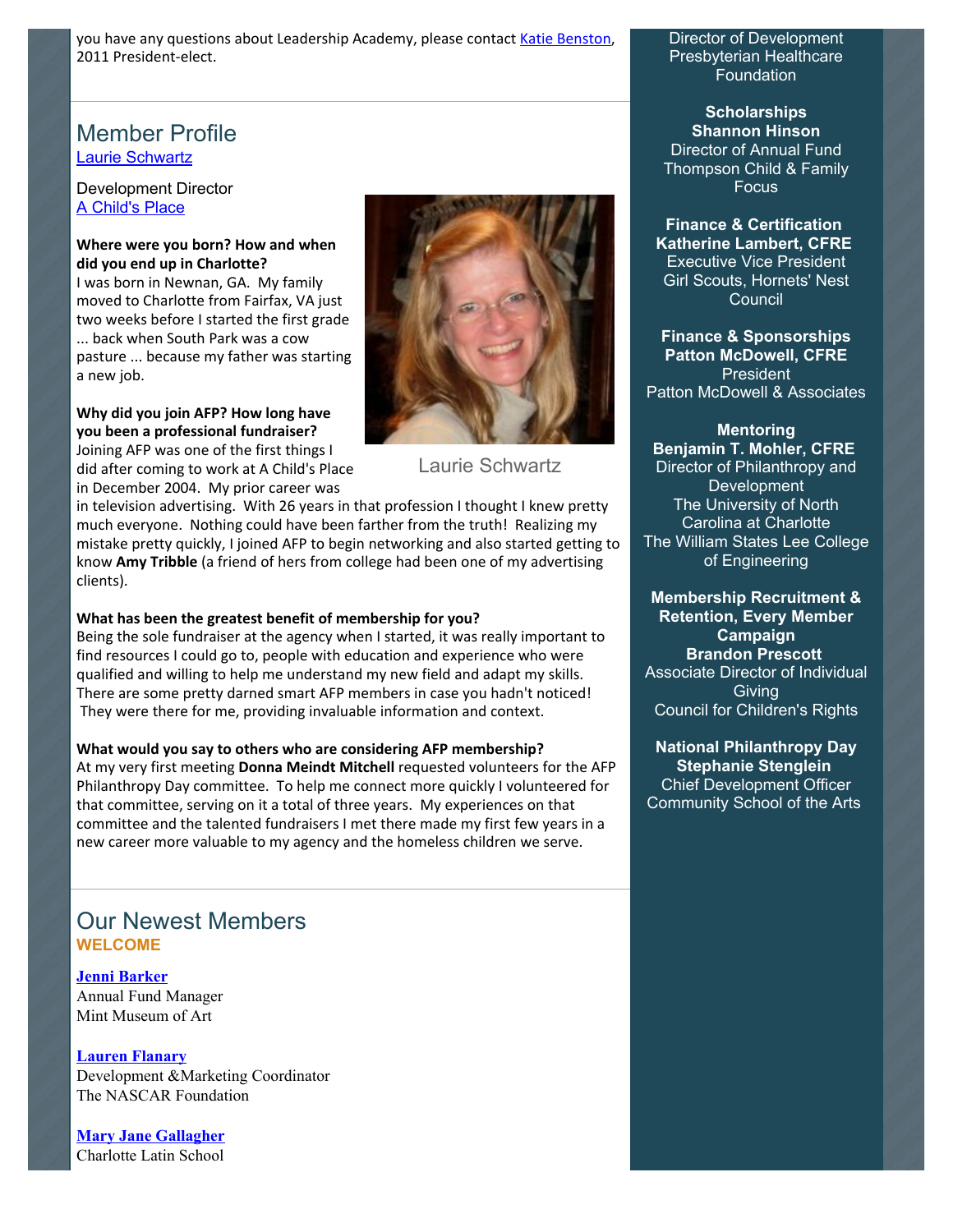#### **[Caila Jaclyn Gorniewicz](mailto:cjgorniewicz@yahoo.com)**

Operations Coordinator The NASCAR Foundation

**[Melanie E Jones](mailto:mjones@yorktech.edu)** VP for College Advancement York Technical College

#### **[Beth Levanti](mailto:bethl@charlottesymphony.org)** Development Manager Charlotte Symphony

#### **[Marianne Danielle Schild](mailto:mschild@ywcacentralcarolinas.org)**

Donor Relations Manager YWCA Central Carolinas

### Chamberlain Scholarship Awarded **And the Winner is....**

Congratulations to Deepa Naik, Donor Relations Coordinator with United Family Services, who has been chosen as AFP Charlotte's 2012 Chamberlain Scholarship winner!

Deepa will join development professionals from around the world at AFP's International Conference in Vancouver next April.

Special thanks to all of our wonderful applicants!

### Senior Forum Program **COURAGEOUS LEADERSHIP AND PHILANTHROPY...**

**A Special Evening with Civic Leaders Sally Robinson and John Crawford**

Tuesday, December 6, 2011 Levine Museum of the New South

[5:30-6:30 PM: Reception and tour of](http://www.afp-charlotte.org/2011%20Senior%20Forum%20Program:%20%20COURAGEOUS%20LEADERSHIP%20AND%20PHILANTHROPY...A%20Special%20Evening%20with%20Civic%20Leaders%20Sally%20Robinson%20and%20John%20Crawford) *COURAGE: The Carolina Story that Changed America* exhibit

6:30-7:30 PM: Program and Q&A

**Audience: AFP Charlotte board members, CFREs, and fundraising professionals with 10+ years of experience** AFP Charlotte Chapter has planned a special evening with two of Charlotte's most respected civic leaders, **Sally Robinson** and **John Crawford**.

Twenty years ago Sally and John founded two important institutions, Levine [Museum of the New South and The Charlotte Housing Authority Scholarshi](http://www.museumofthenewsouth.org/)[p](http://www.chasf.com/) Fund, respectively. During the program, they will discuss the courage it took to start these organizations, the challenges of the time and the most important lessons they learned. They will share their insights and wisdom on